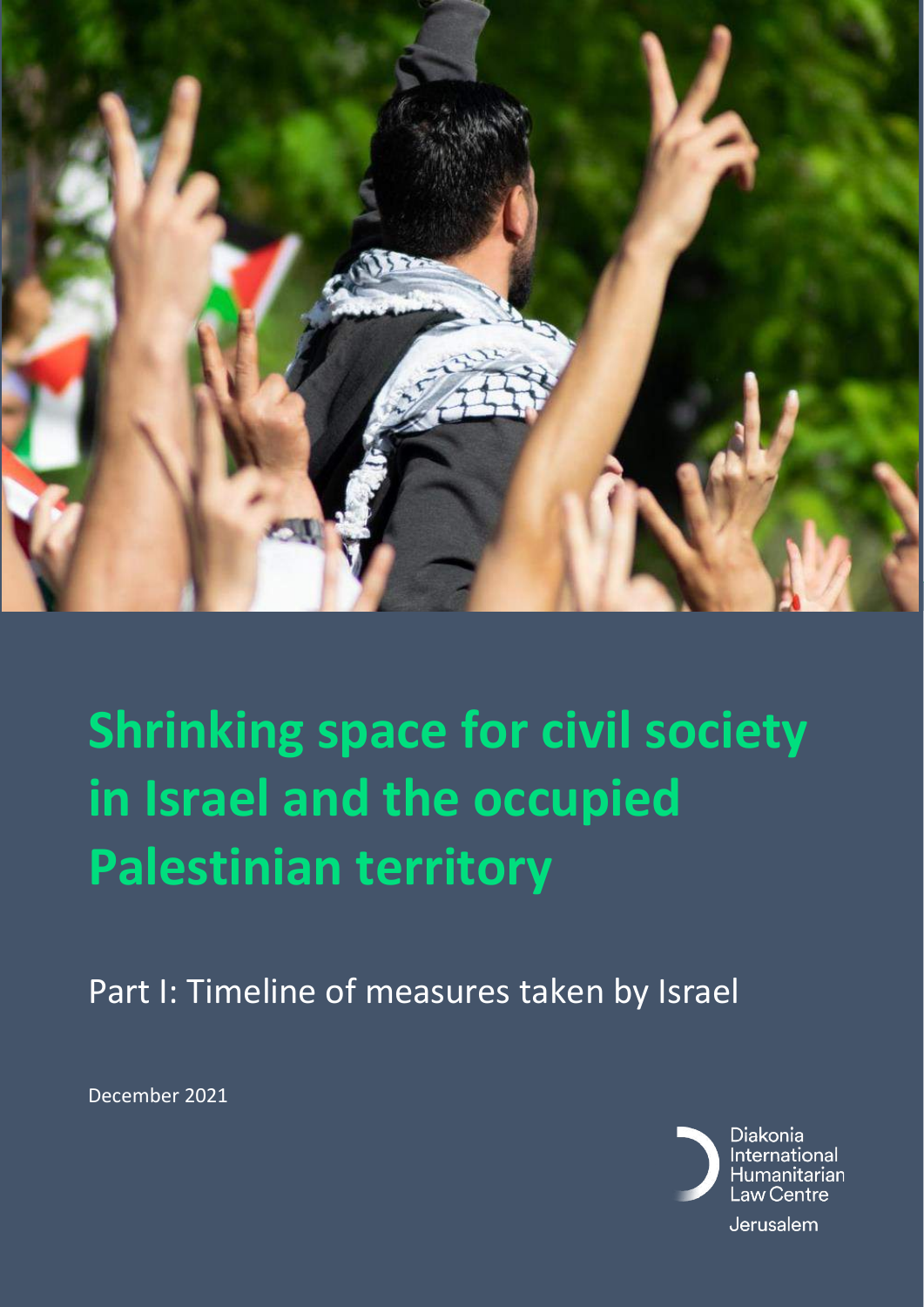

#### **Shrinking space for civil society in Israel and the occupied Palestinian territory**

Part I: Timeline of measures taken by Israel

**December 2021**

#### **About the Diakonia International Humanitarian Law Centre**

The Diakonia International Humanitarian Law Centre promotes respect for the laws of war through independent research, advice, and advocacy. Since its establishment in 2004, the Centre's Jerusalem Desk has been a source of legal expertise supporting humanitarian and human rights action in the Israeli-Palestinian context.

**www.diakonia.se/ihl jerusalem-ihl@diakonia.se**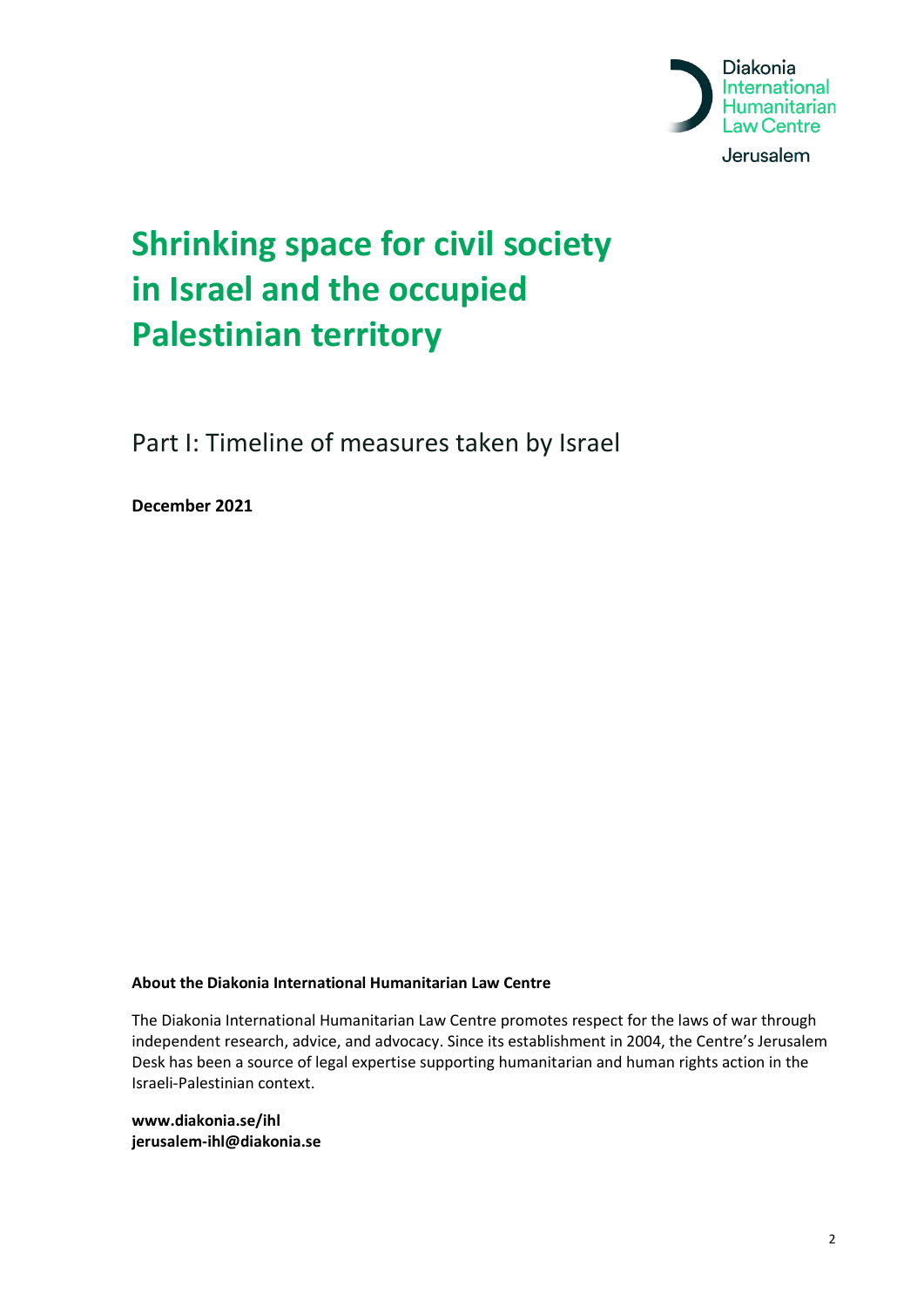

#### **About this timeline**

This document constitutes the first of a series of timelines illustrating the clampdown on civil society in Israel-Palestine that the Diakonia International Humanitarian Law Centre Jerusalem will develop in the coming months. This timeline focuses exclusively on measures taken by Israel as opposed to the Palestinian Authority and the *de facto* authorities in Gaza. As such, it is not comprehensive but rather seeks to provide examples of measures taken by the Israeli authorities that are illustrative of larger patterns of behaviour restricting civil and political rights, in particular freedom of expression, association and peaceful assembly, and the right to public participation. Since the timeline is focused on official measures, it also does not expand on the contribution of non-governmental organisations and bodies to the phenomenon of shrinking civic space by means of delegitimization campaigns targeting civil society actors – at times with governmental endorsement. Finally, the events appearing in colour do not constitute an exhaustive history of Israel-Palestine but rather have been selected as historical "inflection points" that have particular significance in the context of shrinking civic space.

"If freedom of expression is the grievance system of democracies, the right to protest and peaceful assembly is democracy's megaphone. It is the tool of the poor and the marginalized – those who do not have ready access to the levers of power and influence, those who need to take to the streets to make their voices heard."

- International Network of Civil Liberties Organizations, "[The Global Suppression of Protest](https://www.aclu.org/blog/national-security/global-suppression-protest)", October 2013

**Legend**

Black text: legislative and other measures that result in shrinking space for civil society Green highlighted text: historical inflection points against the backdrop of which these measures may be understood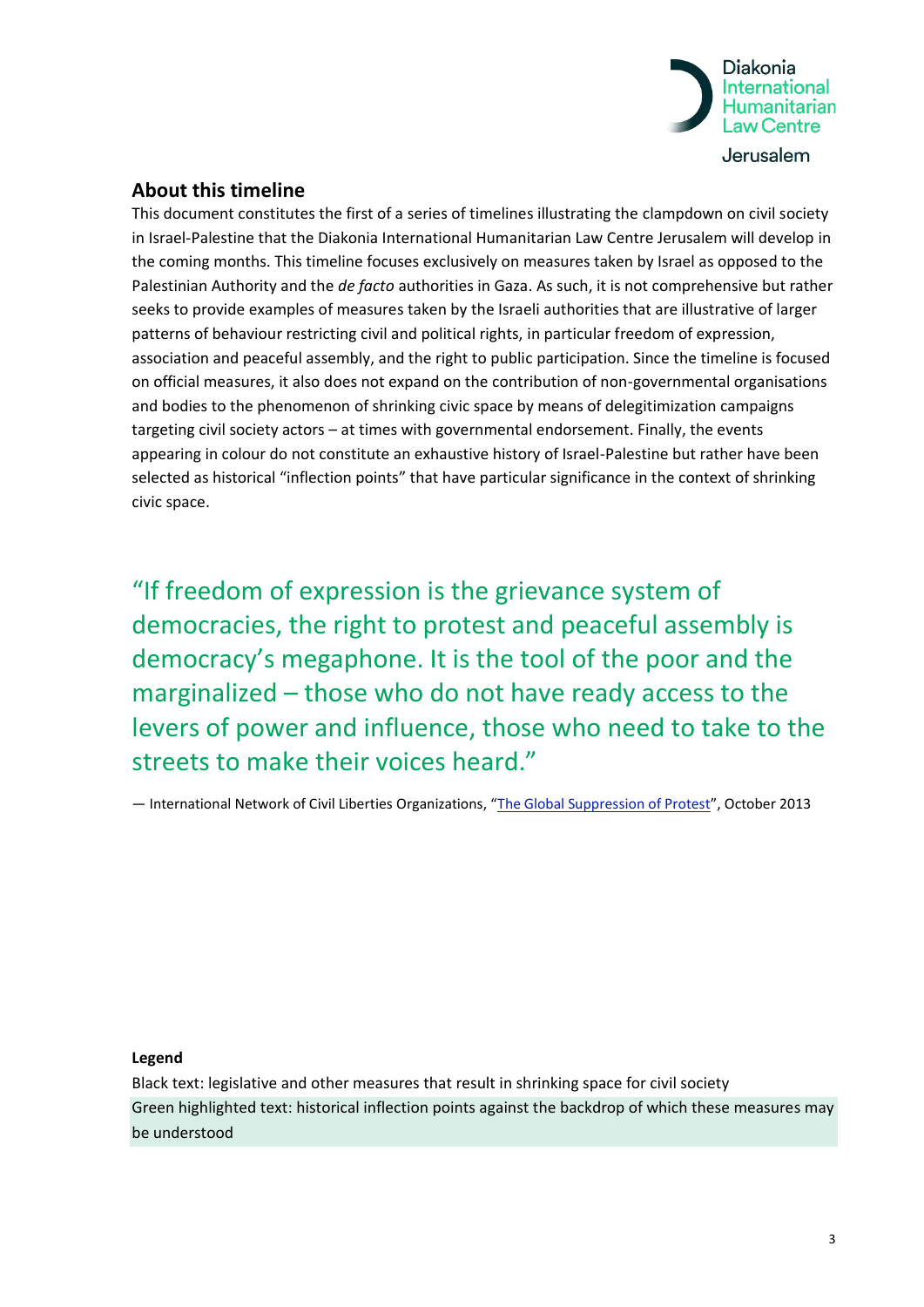# 1945

[John Valentine Wistar Shaw,](https://ecf.org.il/media_items/1472) the Acting High Commissioner administering the British League of Nations Mandate for Palestine, [signs into law](https://www.alhaq.org/cached_uploads/download/2021/03/24/perpetual-emergency-pdf-1616579593.pdf) th[e Defence \(Emergency\) Regulations, 1945](https://www.imolin.org/doc/amlid/Israel/The_Defence_Emergency_Regulations_1945.pdf) against the backdrop of civil strife, pursuant to the "powers vested in [him] by Article 6 of the Palestine (Defence) Order in Council, 1937".

The Regulations provide for [sweeping measures](https://www.btselem.org/legal_documents/emergency_regulations) including the establishment of military courts to try terrorism-related offences, the prohibition of associations declared as "unlawful" and criminal prosecution of persons associated with them, censorship of the press, deportations, requisitioning of property, house demolitions, and movement restrictions.

#### 1948

On 14 May 1948, David-Ben Gurion, Chairman of the Jewish Agency for Palestine, proclaims the State of Israel. In the context of the war that follows, Israel declares a "[State of](https://m.knesset.gov.il/en/about/lexicon/pages/declaringstateemergency.aspx)  [Emergency](https://m.knesset.gov.il/en/about/lexicon/pages/declaringstateemergency.aspx)" that lasts to the present day. Palestinians refer to Israel's establishment and the associated experiences of mass displacement and loss of their historic homeland as the "Nakba" ("catastrophe" in Arabic).

In the days leading up to the expiration of the Mandate for Palestine on 15 May 1948, the British authorities [revoke](https://hamoked.org/files/2015/1159192_eng.pdf) certain legislative measures, including the Palestine (Defence) Order in Council, 1937 upon which the Regulations are based, by means of the [Palestine](https://www.alhaq.org/cached_uploads/download/2021/03/24/perpetual-emergency-pdf-1616579593.pdf)  [\(Revocations\) Order in Council, 1948.](https://www.alhaq.org/cached_uploads/download/2021/03/24/perpetual-emergency-pdf-1616579593.pdf) 

It is [disputed](https://www.sunypress.edu/p-3563-the-occupation-of-justice.aspx) whether the Revocations Order ever entered into effect – and thus whether the Emergency Regulations were in force in the occupied Palestinian territory (oPt) at the time of Israel's occupation – as the Order was not published in the *Official Gazette* of the Government of Palestine. According to the Israeli authorities, the Emergency Regulations were [transposed](https://www.btselem.org/legal_documents/emergency_regulations) into Israeli domestic law by means of the Law and Administration [Ordinance of 1948.](http://www.knesset.gov.il/review/data/eng/law/kns0_govt-justice_eng.pdf)

The Israeli authorities also enact the [Prevention of Terrorism Ordinance of 1948,](https://www.imolin.org/doc/amlid/Israel/Israel_Prevention_of_Terrorism_Ordinance_1948.pdf) which becomes a legal basis for the "terrorist" designation of ["\[a\]lmost all Palestinian political](https://www.adalah.org/en/law/view/515)  [parties" in the oPt](https://www.adalah.org/en/law/view/515).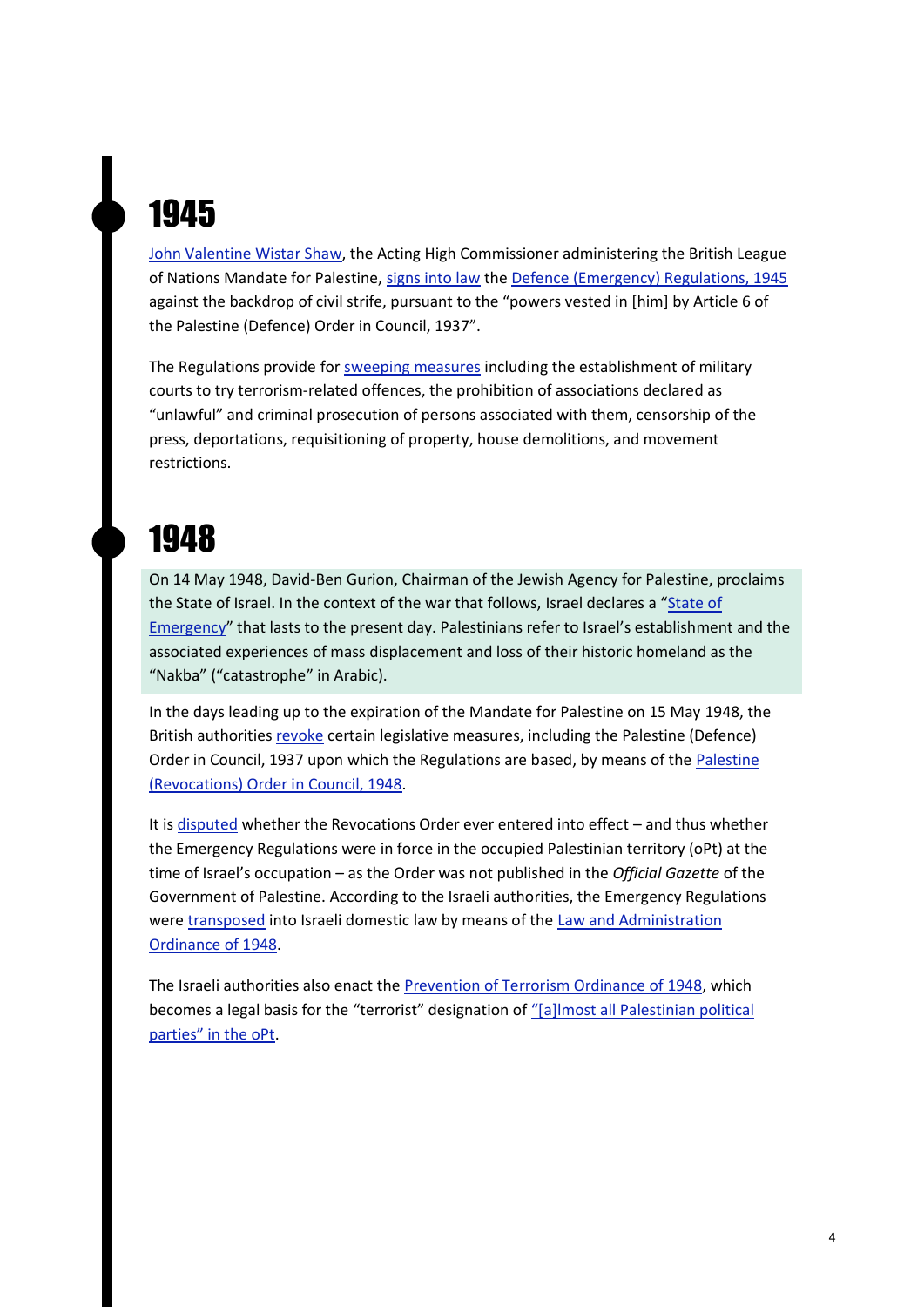### 1948 – 1966

Palestinian citizens of Israel are subjected to [military rule](https://storymaps.arcgis.com/stories/69519057572c44aba1d774e032da8f50) and tried before military courts. The Emergency Regulations are one of the "[enforcement mechanisms](https://www.972mag.com/israels-most-repressive-law-is-about-to-get-worse/)" used by the military government to curtail civil liberties and impose severe restrictions on citizens' daily life.

# 1951

Menachem Begin, at the time leader of the Revisionist Herut party (a precursor to the Likud) and later Prime Minister of Israel (1977–1983)[, cautions](https://www.972mag.com/israels-most-repressive-law-is-about-to-get-worse/) that retaining the Emergency Regulations might amount to the "long-term presence of tyrannical, fascistic laws". The Israeli Knesset contemplates [repealing](https://www.btselem.org/legal_documents/emergency_regulations) the Regulations but does not do so.

#### 1964

Defence Minister Levi Eshkol [designates](https://www.972mag.com/in-israels-democracy-dissent-has-always-been-off-limits-to-arab-citizens/) the Palestinian Al-Ard party as an "unlawful association" pursuant to the Emergency Regulations, and Israel's Central Elections Committee bans it from contesting the national elections. The Supreme Court of Israel upholds the ban in *[Yeredor v. Chairman of the Central Elections Committee](https://versa.cardozo.yu.edu/opinions/yeredor-v-chairman-central-elections-committee-sixth-knesset)*.

#### 1967

Following Israel's conquest of the West Bank, including East Jerusalem, and Gaza in June 1967, the military commander in the occupied West Bank promulgates an order [confirming](https://www.hrw.org/report/2019/12/17/born-without-civil-rights/israels-use-draconian-military-orders-repress) the applicability of the Emergency Regulations in the oPt, including trial before military courts. Israel annexes East Jerusalem and extends the application of its domestic law to the area.

On 27 August, [Military Order 101](https://www.btselem.org/download/19670827_order_regarding_prohibition_of_incitement_and_hostile_propaganda.pdf) for the occupied West Bank is issued, which prohibits *inter alia* any "procession, assembly or vigil" (defined, in essence, a[s any gathering of ten or more](https://www.hrw.org/report/2019/12/17/born-without-civil-rights/israels-use-draconian-military-orders-repress)  [persons\)](https://www.hrw.org/report/2019/12/17/born-without-civil-rights/israels-use-draconian-military-orders-repress), the holding, waving, displaying or affixing of flags or political symbols, and the publication of materials deemed to have "political significance", without prior permission or license from the military commander.

Persons who publish "praise, sympathy or support for a hostile organization" – defined in terms similar to that of an "unlawful association" under the Emergency Regulations – may be [liable](https://www.amnesty.org/en/latest/campaigns/2017/08/50-years-of-israeli-occupation-four-outrageous-facts-about-military-order-101/) to ten years' imprisonment. Military Order 101 also specifically endows the military commander with the powers of censorship articulated in the Emergency Regulations.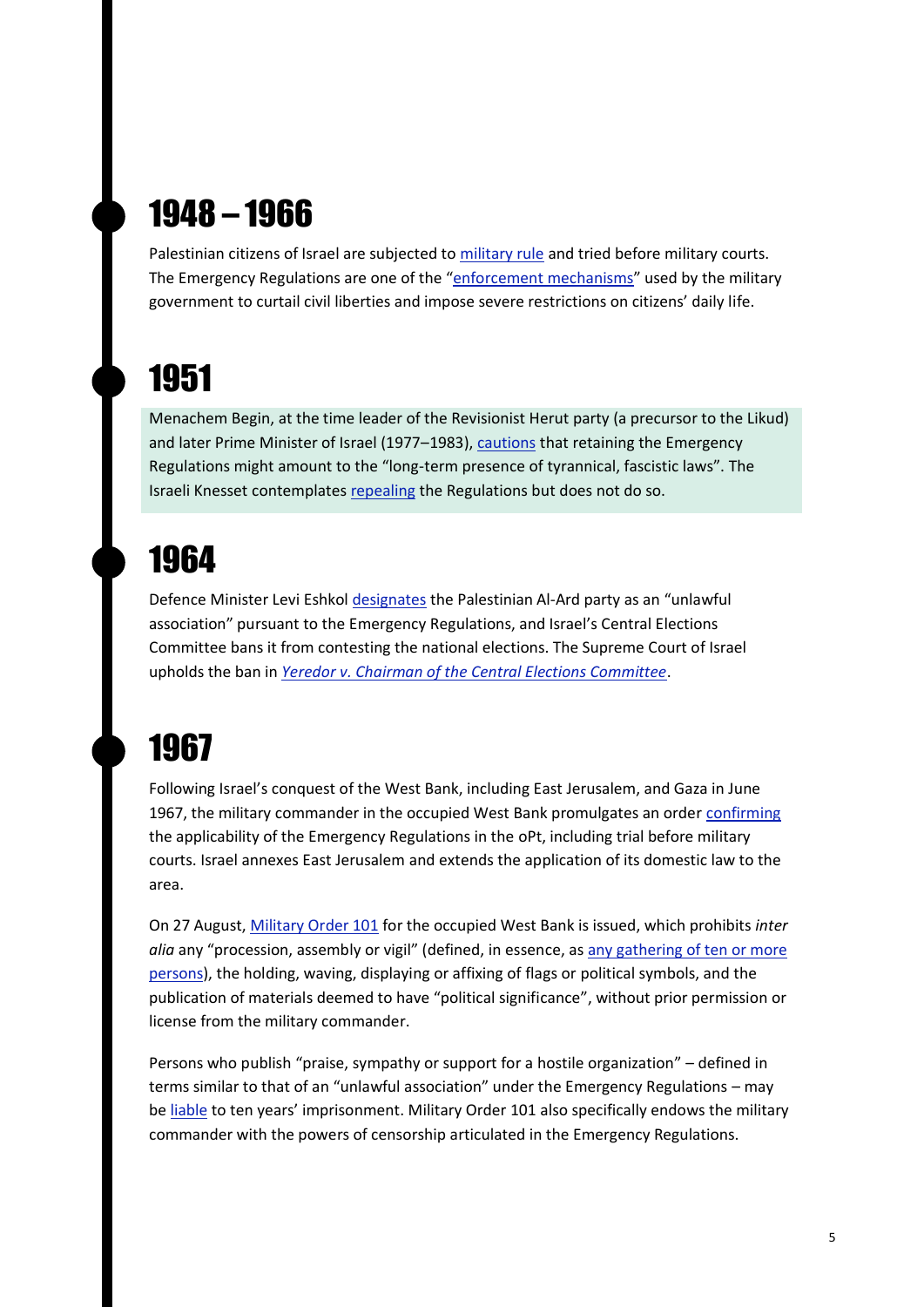### 1970 – 1979

Throughout the 1970s, Palestinian groups perpetrate a series of airplane hijackings and attacks against Israeli civilians, including at the [1972 Summer Olympics](https://apnews.com/article/sports-israel-sports-middle-east-munich-2020-tokyo-olympics-8387c0cdbb280e9064eae2c3a1c9d191) in Munich, Germany.

Following the [1973 war,](https://www.bbc.com/news/world-middle-east-24402464) Israel and Egypt reach [a peace agreement](https://peacemaker.un.org/sites/peacemaker.un.org/files/EG%20IL_790326_Egypt%20and%20Israel%20Treaty%20of%20Peace.pdf) pursuant to which Israel withdraws from the Sinai Peninsula occupied in 1967.

#### 1982

Israeli forces intervene in the Lebanese civil war (1975–1990) to expel the Palestine Liberation Organization (PLO) and other Palestinian groups from Lebanon. The military takes control of Beirut's surroundings and does not prevent combatants of its allied Phalange militia from entering the Sabra and Shatila refugee camps, where they kill at least [800](http://news.bbc.co.uk/2/hi/middle_east/1779713.stm)  [civilians.](http://news.bbc.co.uk/2/hi/middle_east/1779713.stm)

#### 1986

The PLO, Fatah, and the Popular Front for the Liberation of Palestine (PFLP) are designated "terrorist organisations" pursuant to the [Prevention of Terrorism Ordinance of 1948.](https://www.imolin.org/doc/amlid/Israel/Israel_Prevention_of_Terrorism_Ordinance_1948.pdf) Officially, the PLO remains unlawful under Israeli law despite being a party to the Oslo Accords of the 1990s, having been recognised by Israel as the "representative of the Palestinian people" in the [Letters of Mutual Recognition](https://www.un.org/unispal/document/auto-insert-183553/) of 9 September 1993.

#### 1987 – 1993

The First Intifada, a popular uprising against the military occupation, takes place in the oPt and in Israel. Like previous instances of political mobilisation, demonstrations are met with violent [repression,](https://www.hrw.org/legacy/campaigns/israel/intifada-intro.htm) Israeli soldiers having been [instructed](https://www.haaretz.com/1.4880391) by Defence Minister Yitzhak Rabin to "break the arms and legs" of protesters. According to [estimates,](https://www.amnesty.org/en/latest/campaigns/2017/06/israel-occupation-50-years-of-dispossession/) the Israeli authorities arrest and detain around 100,000 Palestinians during the course of the uprising.

In 1991, Israel [derogates](https://treaties.un.org/Pages/ViewDetails.aspx?chapter=4&clang=_en&mtdsg_no=IV-4&src=IND#EndDec) from Article 9 of the [International Covenant on Civil and Political](https://www.ohchr.org/en/professionalinterest/pages/ccpr.aspx)  [Rights](https://www.ohchr.org/en/professionalinterest/pages/ccpr.aspx) (ICCPR) relating to arbitrary arrest and detention, on the basis of the "State of Emergency … proclaimed in May 1948" – in the context of the 1948 war – that has "remained in force ever since".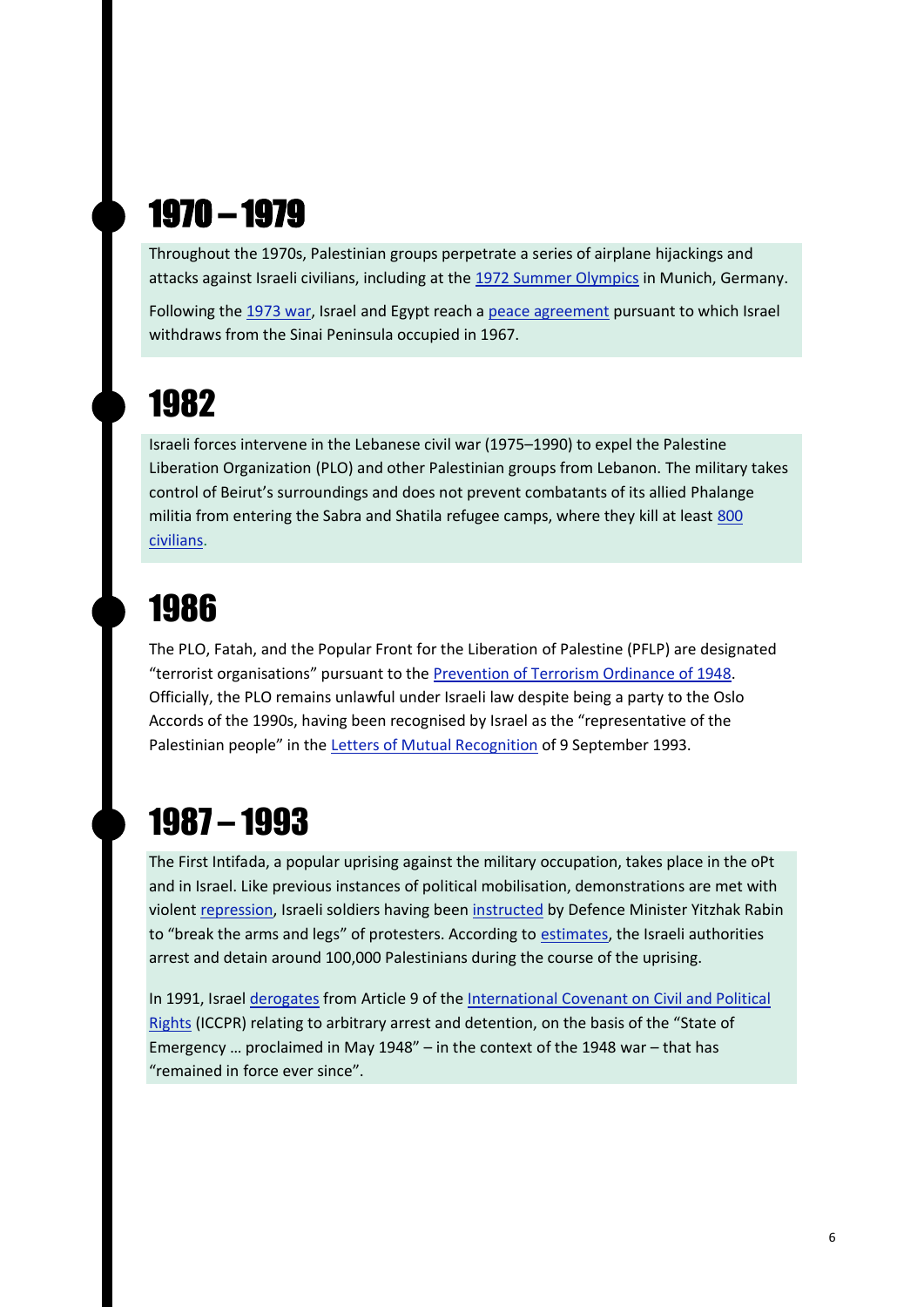#### 1993 – 1996

The First Intifada comes to an end with the signing of the [Oslo Declaration of Principles](https://peacemaker.un.org/sites/peacemaker.un.org/files/IL%20PS_930913_DeclarationPrinciplesnterimSelf-Government%28Oslo%20Accords%29.pdf) (DOP) between Israel and the PLO on 13 September 1993, marking the beginning of the Oslo peace process. Israeli Prime Minister Yitzhak Rabin and PLO Chairman Yasser Arafat shake hands on the White House lawn.

The DOP was a framework agreement prescribing a series of negotiations and interim accords between Israel and the PLO that would culminate in a "permanent status agreement" covering the most protracted issues, namely "Jerusalem, refugees, settlements, security arrangements, borders, [and] relations and cooperation with other neighbours".

On 4 May 1994, Israel and the PLO conclude the first interim accord, the [Gaza-Jericho](https://peacemaker.un.org/sites/peacemaker.un.org/files/IL%20PS_940504_Agreement%20on%20the%20Gaza%20Strip%20and%20the%20Jericho%20Area%20%28Cairo%20Agreement%29.pdf)  [Agreement,](https://peacemaker.un.org/sites/peacemaker.un.org/files/IL%20PS_940504_Agreement%20on%20the%20Gaza%20Strip%20and%20the%20Jericho%20Area%20%28Cairo%20Agreement%29.pdf) pursuant to which the Palestinian Authority (PA) is created as an interim body to oversee limited Palestinian self-government, and the Israeli military partially withdraws from the Gaza Strip and the city of Jericho in the West Bank. The five-year transitional period envisaged in the DOP for the conclusion of a permanent status agreement commences.

On 28 September 1995, the Israeli-Palestinian Interim Agreement on the West Bank and the Gaza Strip (the "[Oslo II Accord](https://peacemaker.un.org/sites/peacemaker.un.org/files/IL%20PS_950928_InterimAgreementWestBankGazaStrip%28OsloII%29.pdf)") is signed, which divides the West Bank into [Areas A, B and C.](https://users.ox.ac.uk/~ssfc0005/The%20Rise%20and%20Fall%20of%20the%20Oslo%20Peace%20Process.html) The PA is to exert civilian and security powers over Area A – the major Palestinian population centres – while Israel retains security control over Area B and full control over [Area C.](https://www.btselem.org/planning_and_building) Albeit envisaged as a temporary arrangement, the division into Areas A, B and C persists to this day, and with it the multitude of checkpoints and permit requirements that restrict Palestinians' freedom of movement.

On 4 November 1995, Israeli Prime Minister Rabin is [assassinated](https://www.newyorker.com/magazine/2015/10/26/shot-in-the-heart) by an Israeli extremist at a peace rally in Tel Aviv. In 1996, Benjamin Netanyahu (Likud), who has risen to prominence as leader of the opposition to the Oslo Accords, becomes Prime Minister of Israel. During Netanyahu's first term in office, which lasts until 1999, the [peace process stalls;](https://www.theguardian.com/commentisfree/2013/sep/12/oslo-israel-reneged-colonial-palestine) the transitional period expires without a permanent status agreement.

#### 2000 – 2005

The Oslo process collapses following the unsuccessful Camp David II summit between Israeli Prime Minister Ehud Barak and PLO Chairman Yasser Arafat. Against the backdrop of "[shattered dreams of peace](https://www.pbs.org/wgbh/pages/frontline/shows/oslo/)", the visit of Likud politician Ariel Sharon – "[father of the settler](http://news.bbc.co.uk/2/hi/middle_east/4156930.stm)  [movement](http://news.bbc.co.uk/2/hi/middle_east/4156930.stm)" and former Defence Minister deemed [indirectly responsible](https://www.nybooks.com/daily/2018/09/17/sabra-and-shatila-new-revelations/) for the 1982 massacre of Palestinian civilians in the Sabra and Shatila camps outside Beirut – to the Temple Mount/Haram al-Sharif in September 2000 triggers the Second Intifada.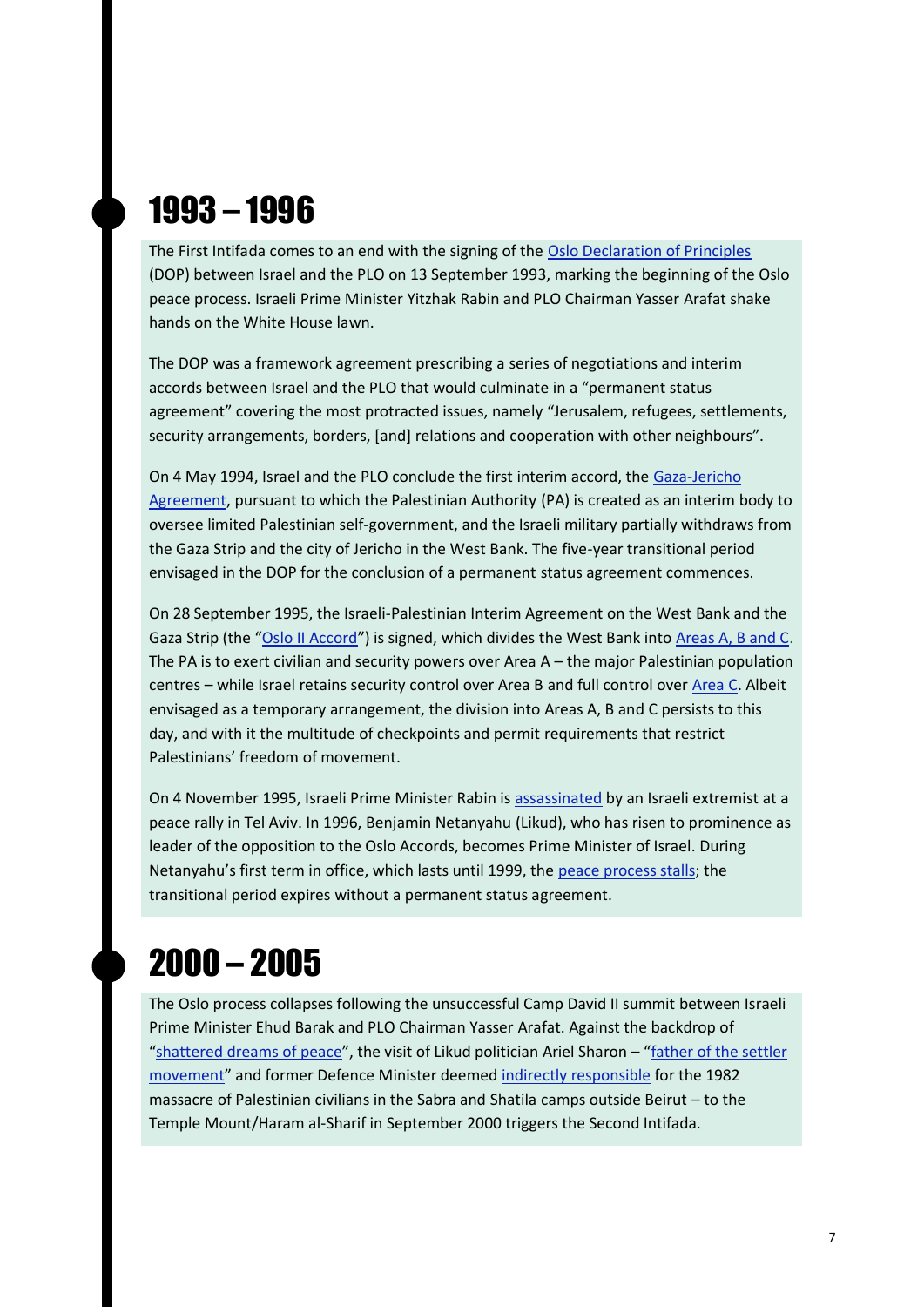The second Palestinian uprising is characterised by greater violence than the first, including terrorist attacks in major Israeli cities, and at its height sees the Israeli army reoccupying parts of the West Bank that it had withdrawn from pursuant to the Oslo Accords. Over 3,000 Palestinians ar[e killed](http://news.bbc.co.uk/2/hi/middle_east/3694350.stm) and thousands mor[e arrested.](https://www.haaretz.com/israel-news/.premium.MAGAZINE-the-second-intifada-20-years-on-thousands-died-in-a-struggle-that-failed-1.9185099) Israeli authorities also erect a "separation barrier" between Israel and the occupied West Bank, which in part deviates from Israel's internationally recognised pre-1967 borders (the "Green Line") and infringes upon the [right to self-determination](https://www.icj-cij.org/en/case/131) of Palestinians living in the occupied West Bank. The Intifada comes to an end with the February 2005 Sharm El Sheikh summit between Israeli Prime Minister Ariel Sharon and Palestinian Authority President Mahmoud Abbas.

Israel unilaterally withdraws its ground troops from the Gaza Strip in summer 2005; existing Israeli settlements are dismantled. Pursuant to the Israeli government's "[Disengagement](https://mfa.gov.il/MFA/ForeignPolicy/Peace/MFADocuments/Pages/Revised%20Disengagement%20Plan%206-June-2004.aspx)  [Plan](https://mfa.gov.il/MFA/ForeignPolicy/Peace/MFADocuments/Pages/Revised%20Disengagement%20Plan%206-June-2004.aspx)", Israel nonetheless continues to "guard and monitor the external land perimeter of the Gaza Strip", to "maintain exclusive authority in Gaza air space", and to "exercise security activity in the sea off the coast of the Gaza Strip".

#### 2006

Shawan Jabarin, the General Director of prominent Palestinian human rights organisation Al-Haq, is subjected to a [punitive travel ban,](https://www.frontlinedefenders.org/en/case/case-history-shawan-jabarin) rendering him unable to leave the occupied West Bank. Over the years, the Israeli authorities impose such movement restrictions on a [number](https://www.amnesty.org/en/latest/press-release/2021/04/israelopt-chilling-repercussions-of-travel-ban-on-amnesty-campaigner-must-be-a-wake-up-call-for-all/) of Palestinian [human rights defenders,](https://www.ohchr.org/en/issues/srhrdefenders/pages/defender.aspx) impeding their efforts to document rights violations and the pursuit of accountability.

#### 2007

[Hamas,](https://www.cfr.org/backgrounder/what-hamas) an offshoot of the Muslim Brotherhood with an armed wing and rival to Fatah, [takes](https://www.theguardian.com/world/2007/jun/15/israel4)  [control](https://www.theguardian.com/world/2007/jun/15/israel4) of the Gaza Strip. In response, Israel [imposes a land, sea and air blockade.](https://www.un.org/unispal/document/auto-insert-197474/)

#### 2008 – 2009

Between December 2008 and January 2009, Israel carries out a [large military offensive](https://www.amnesty.org.uk/gaza-operation-cast-lead) in the Gaza Strip, which kills an estimated 1,383 Palestinians, including over 300 children.

In its aftermath, the Human Rights Council creates the [United Nations Fact-Finding Mission](https://www.ohchr.org/EN/HRBodies/HRC/SpecialSessions/Session9/Pages/FactFindingMission.aspx)  [on the Gaza conflict](https://www.ohchr.org/EN/HRBodies/HRC/SpecialSessions/Session9/Pages/FactFindingMission.aspx) for purposes of [investigating](https://ap.ohchr.org/documents/dpage_e.aspx?si=A/HRC/S-9/L.1) "all violations of international human rights law and international humanitarian law by the occupying Power, Israel, against the Palestinian people throughout the Occupied Palestinian Territory". While the mission is able to visit Gaza via the Egyptian-controlled Rafah crossing, it is refused access to Israel and the [West Bank.](https://www.ohchr.org/EN/HRBodies/HRC/SpecialSessions/Session9/Pages/FactFindingMission.aspx)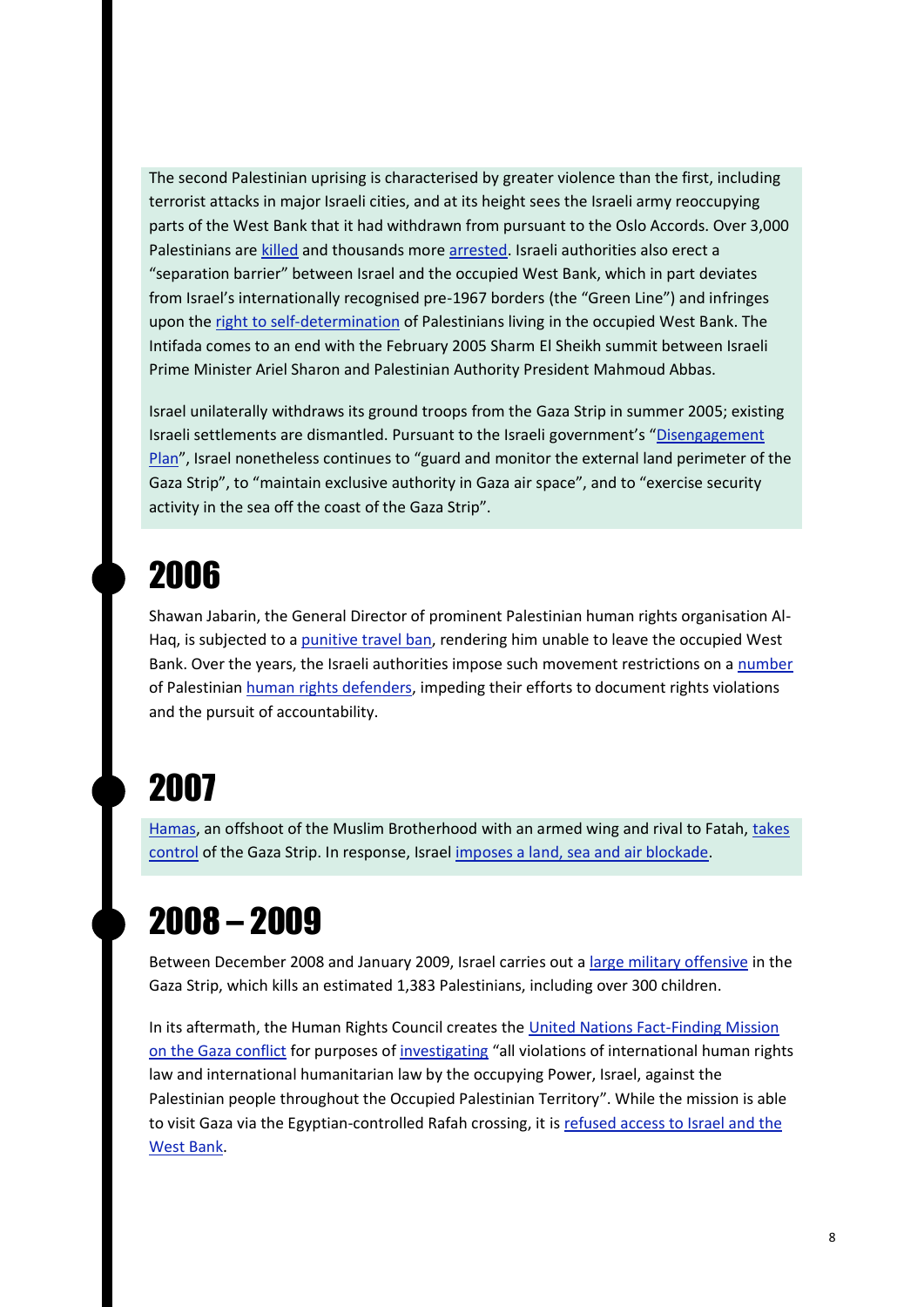The Fact-Finding Mission, led by Judge Richard Goldstone, publishes a 400-page report (the "[Goldstone Report](https://documents-dds-ny.un.org/doc/UNDOC/GEN/G09/158/66/PDF/G0915866.pdf?OpenElement)") concluding that Israel and the *de facto* authorities in Gaza committed war crimes, and most notably that the Israeli military campaign amounts to a "[deliberately](https://www.brookings.edu/opinions/the-goldstone-report-behind-the-uproar/)  [disproportionate attack designed to punish, humiliate and terrorize a civilian population](https://www.brookings.edu/opinions/the-goldstone-report-behind-the-uproar/)". There are attempts to discredit the report's findings while the panel members, particularly Judge Goldstone, and elements of civil society supportive of accountability efforts are subjected to a vitriolic [campaign of vilification.](https://www.theguardian.com/world/2011/apr/14/goldstone-report-history)

#### 2010

On 2 May[, Military Order 1651](http://www.militarycourtwatch.org/files/server/MO%201651%20.pdf) (dated 1 November 2009) enters into effect, which [substitutes](https://www.hrw.org/report/2019/12/17/born-without-civil-rights/israels-use-draconian-military-orders-repress) and consolidates prior military orders dated 1967, 1968, 1969, 1970, 1972, 1980, 1996 and 2005.

Military Order 1651 provides for the jurisdiction of military courts over "any offense defined in security legislation and law". Section 251 of the Order [criminalises,](https://www.hrw.org/report/2019/12/17/born-without-civil-rights/israels-use-draconian-military-orders-repress) amongst other acts, attempts to "influence public opinion … in a manner which may harm public peace or public order" as well as "identification with a hostile organization … by flying a flag, displaying a symbol or slogan or playing an anthem or voicing a slogan". Section 285 authorises the military to hold persons in [administrative detention](https://www.addameer.org/israeli_military_judicial_system/military_orders) for up to six months.

On 31 May, th[e Israeli navy storms](https://www.theguardian.com/world/2010/may/31/israeli-attacks-gaza-flotilla-activists) the Turkish passenger ship *Mavi Marmara –* part of the "Gaza Freedom Flotilla" purporting to deliver aid to Gaza in circumvention of the naval blockade – in international waters. Nine passengers are [killed](https://www.un.org/unispal/document/auto-insert-205969/) in the resulting altercation, drawing international condemnation.

#### 2011

The Israeli Knesset adopt[s Amendment No. 40](https://www.adalah.org/uploads/oldfiles/Public/files/Discriminatory-Laws-Database/English/33-Budget-Foundations-Law-Amendment40-Nakba-Law.pdf) to the Budget Foundations Law of 1985. The Amendment allows the Minister of Finance to "[reduce state funding or support](https://www.adalah.org/en/law/view/496)" earmarked for public institutions, local authorities, as well as government and municipal companies if they have "made an expenditure" (i.e., allocated funding) for purposes that imply a rejection of the State of Israel's "existence … as a Jewish and democratic state", a commemoration of Israel's "Independence Day … as a day of mourning", and acts of "vandalism or physical desecration" dishonouring the State's flag or symbol, amongst others.

The Amendment is nicknamed the "[Nakba Law](https://law.acri.org.il/en/knesset/nakba-law/)" as critics fear it purports to stifle freedom of expression, and in particular discourse about the suffering of Palestinians in the wake of Israel's establishment in May 1948. A [previous version](https://www.cambridge.org/core/journals/israel-law-review/article/israeli-pretransitional-justice-and-the-nakba-law/38FDCE76C2764DED2B9A26A596737DEC) of the Law had envisaged a prison sentence for persons commemorating the Nakba.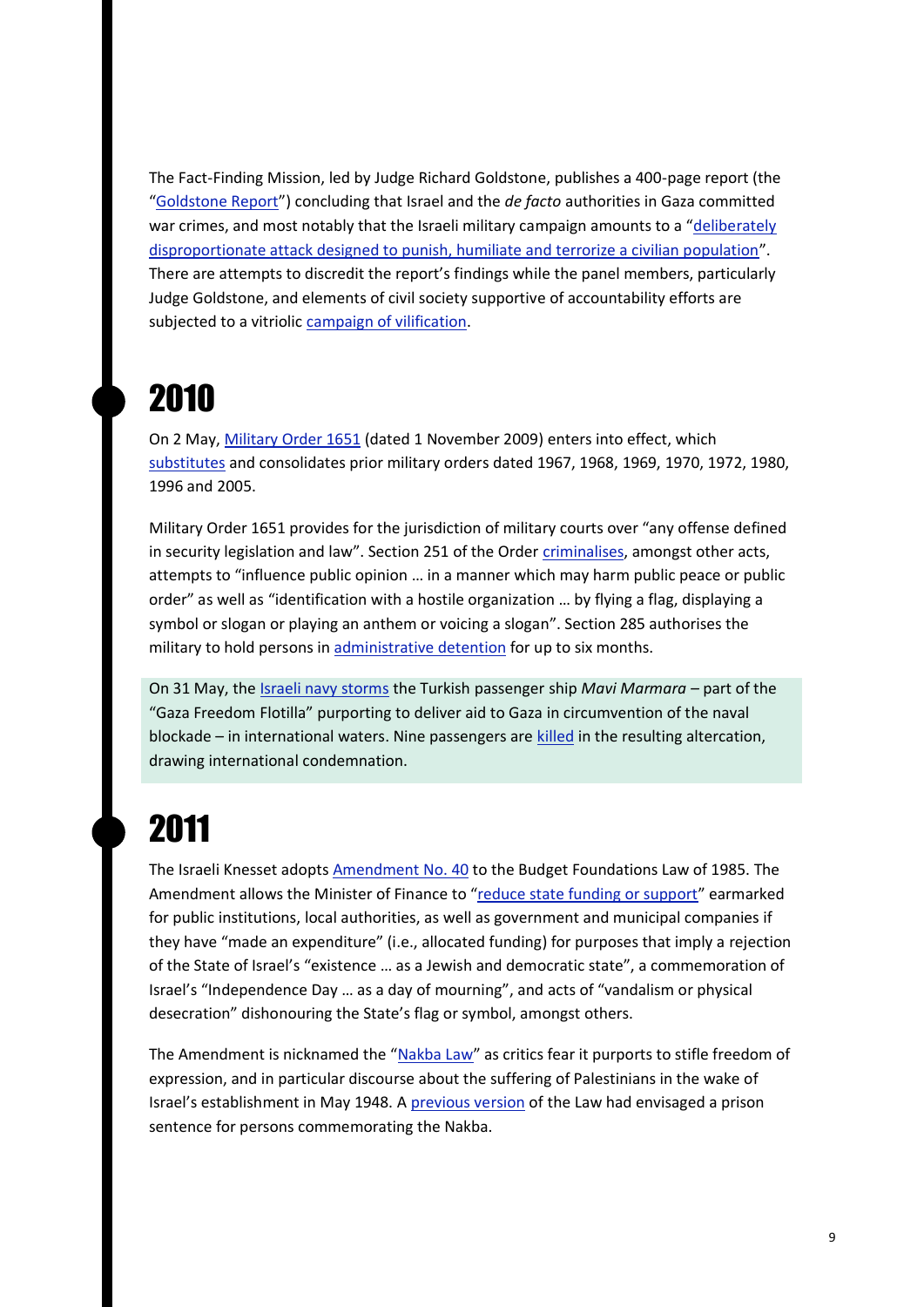Furthermore, the Knesset passes the Law [for Prevention of Damage to the State of Israel](https://law.acri.org.il/en/wp-content/uploads/2011/07/Boycott-Law-Final-Version-ENG-120711.pdf)  [through Boycott](https://law.acri.org.il/en/wp-content/uploads/2011/07/Boycott-Law-Final-Version-ENG-120711.pdf) (the "Boycott Law"). Under the Law, "knowingly publish[ing] a public call for a boycott against the State of Israel" – in circumstances of "reasonable probability that the call will lead to a boycott" – constitutes a civil wrong.

The Law authorises courts, having determined that such a civil wrong has been committed, to order the payment of damages "that are independent of the actual damage caused". The Boycott Law further gives the Minister of Finance, acting in consultation with the Minister of Justice, discretion to withdraw a series of financial benefits established by other legislation, including the Budget Foundations Law of 1985.

# 2012

United Nations (UN) General Assembly Resolution [67/19](https://unispal.un.org/UNISPAL.NSF/0/19862D03C564FA2C85257ACB004EE69B) accords the State of Palestine nonmember observer State status at the UN. The date – 29 November 2012 – marks exactly 65 years since General Assembly Resolution [181 \(II\)](https://unispal.un.org/dpa/dpr/unispal.nsf/0/7f0af2bd897689b785256c330061d253) first approved the partition plan for the territory of Mandatory Palestine.

# 2015

In *[Avneri v. Knesset](https://versa.cardozo.yu.edu/opinions/avneri-v-knesset)*, the Supreme Court of Israel invalidates Section 2(c) of the "Boycott Law" of 2011, which had given courts discretion to award punitive damages for violations of the law irrespective of the actual damage caused – but otherwise [upholds](https://www.hrw.org/news/2015/04/18/dispatches-israeli-supreme-court-upholds-anti-boycott-law) the Law.

Relying on the Emergency Regulations, Defence Minister Moshe Ya'alon [declares](https://www.haaretz.com/israel-news/israel-outlaws-islamic-movement-s-northern-branch-1.5422760) the Northern Branch of the Islamic Movement in Israel an "unlawful association". Israeli authorities close the group's offices and seize some of its property.

The Minister of Defence also [declares](https://www.justice.gov.il/En/Units/IMPA/NewsUpdates/Pages/MODAmendsDeclaration090216.aspx) the "Euromed Observer for Human Rights" (now the Euro-Mediterranean Human Rights Monitor) an "unlawful association" pursuant to the Emergency Regulations.

# 2016

The Knesset adopts the "[NGO Transparency Law](https://www.fidh.org/en/issues/human-rights-defenders/israeli-knesset-approves-controversial-law-targeting-foreign)", which requires non-governmental organisations that receive a majority of their funding from abroad to [disclose](https://www.adalah.org/en/law/view/600) the sources of their financing in publications and other official documents. The Bill, which [in practice](https://www.menschenrechte.org/en/2018/07/12/the-struggle-of-human-rights-ngos-and-the-funding-transparency-law-in-israel/) primarily affects human rights organisations, [includes](https://www.hrw.org/news/2016/07/13/israel-law-targets-human-rights-groups) a hefty fine for organisations that do not comply with this requirement.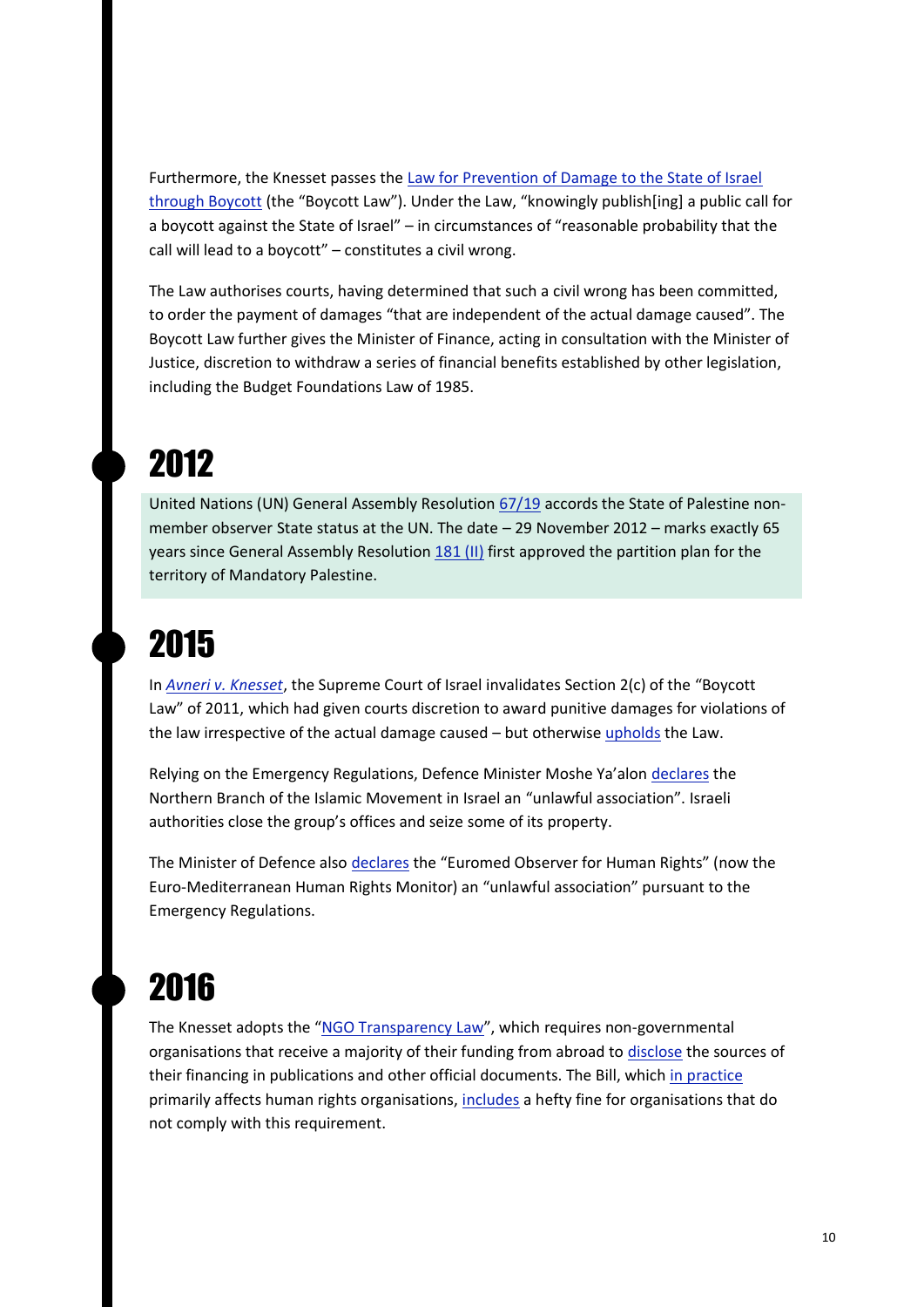The Knesset also enacts a controversial ne[w Counter-Terrorism Law](https://www.justice.gov.il/En/Units/IMPA/Legistlation/Pages/default.aspx), purportedly to "replace [antiquated and draconian provisions](https://www.justsecurity.org/78732/counterterrorism-off-the-rails-israels-declaration-of-palestinian-human-rights-groups-as-terrorist-organizations/)" in force, including those of the Emergency Regulations. The Law authorises the Minister of Defence to designate entities as "terrorist organisations", including on the basis of "confidential information", and criminalises various [forms of association](https://www.diakonia.se/ihl/news/israel-palestine-publication/designation-of-palestinian-csos-as-terrorist-organisations/) with such organisations. [Rights groups](https://www.aljazeera.com/news/2016/6/19/israels-anti-terror-law-dangerous-and-anti-arab) an[d critics](https://www.lawfareblog.com/israels-new-counterterrorism-law) lament that the Law grants far-reaching discretionary powers to the authorities while failing to uphold fundamental due process guarantees.

### 2017

The Knesset passes [Amendment No. 28 to the Entry into Israel Law,](https://www.alhaq.org/cached_uploads/download/alhaq_files/en/wp-content/uploads/2018/02/P-20-1906.pdf) which stipulates that no visa or residence permit be given to non-Israeli citizens or persons with an Israeli residence permit if they, or the organisation they work for, publicly called for a boycott of the State of Israel as defined in the "Boycott Law" of 2011.

### 2018

The Knesset enacts the [Nation-State Law](https://www.adalah.org/uploads/uploads/Basic_Law_Israel_as_the_Nation_State_of_the_Jewish_People_ENG_TRANSLATION_25072018.pdf) ("Basic Law: Israel – The Nation State of the Jewish People"), which defines the State of Israel as the "national state of the Jewish people" and stipulates that "[e]xercising the right to national self-determination in the State of Israel is unique to the Jewish people". The Basic Law, which due to Israel's lack of a formal constitution forms part of the highest law of the land, als[o downgrades](https://www.theguardian.com/world/2018/jul/19/israel-adopts-controversial-jewish-nation-state-law) Arabic from official language to language with "special status" and elevates the "development of Jewish settlement" to "national value".

Minister of Culture and Sports Miri Regev proposes a "[loyalty in culture](https://tcf.org/content/report/logic-behind-israels-democratic-erosion/)" law that would tie public funding for cultural projects to perceived loyalty to the State. The draft bill is later [withdrawn.](https://www.nif.org/blog/the-collapse-of-the-anti-democratic-loyalty-in-culture-bill/)

The Knesset approves the [State Education Law \(Prevention of Activity in an Educational](https://law.acri.org.il/en/2018/07/20/the-breaking-the-silence-law/)  [Institution of External Bodies Acting Against the IDF or the Goals of Education\),](https://law.acri.org.il/en/2018/07/20/the-breaking-the-silence-law/) which allows the Minister of Education to establish guidelines banning the entry into schools of organisations whose activities allegedly contravene the objectives of public education, including preparation for national military service. [In practice,](https://www.reuters.com/article/us-israel-politics-schools-idUSKBN1K70FF) the law appears to be directed at "Breaking the Silence", an NGO founded by Israeli army veterans critical of the military.

Throughout 2018 and 2019, Palestinians in Gaza take part in a series of popular protests near the Israeli border – the so-called "[Great March of Return](https://www.un.org/unispal/document/two-years-on-people-injured-and-traumatized-during-the-great-march-of-return-are-still-struggling/)" – against Israel's closure policy and in favour of Palestinians' right of return. Demonstrators are met with considerable force on the part of the Israeli authorities; [over 200 are killed and thousands](https://www.btselem.org/publications/202112_unwilling_and_unable)  [injured.](https://www.btselem.org/publications/202112_unwilling_and_unable)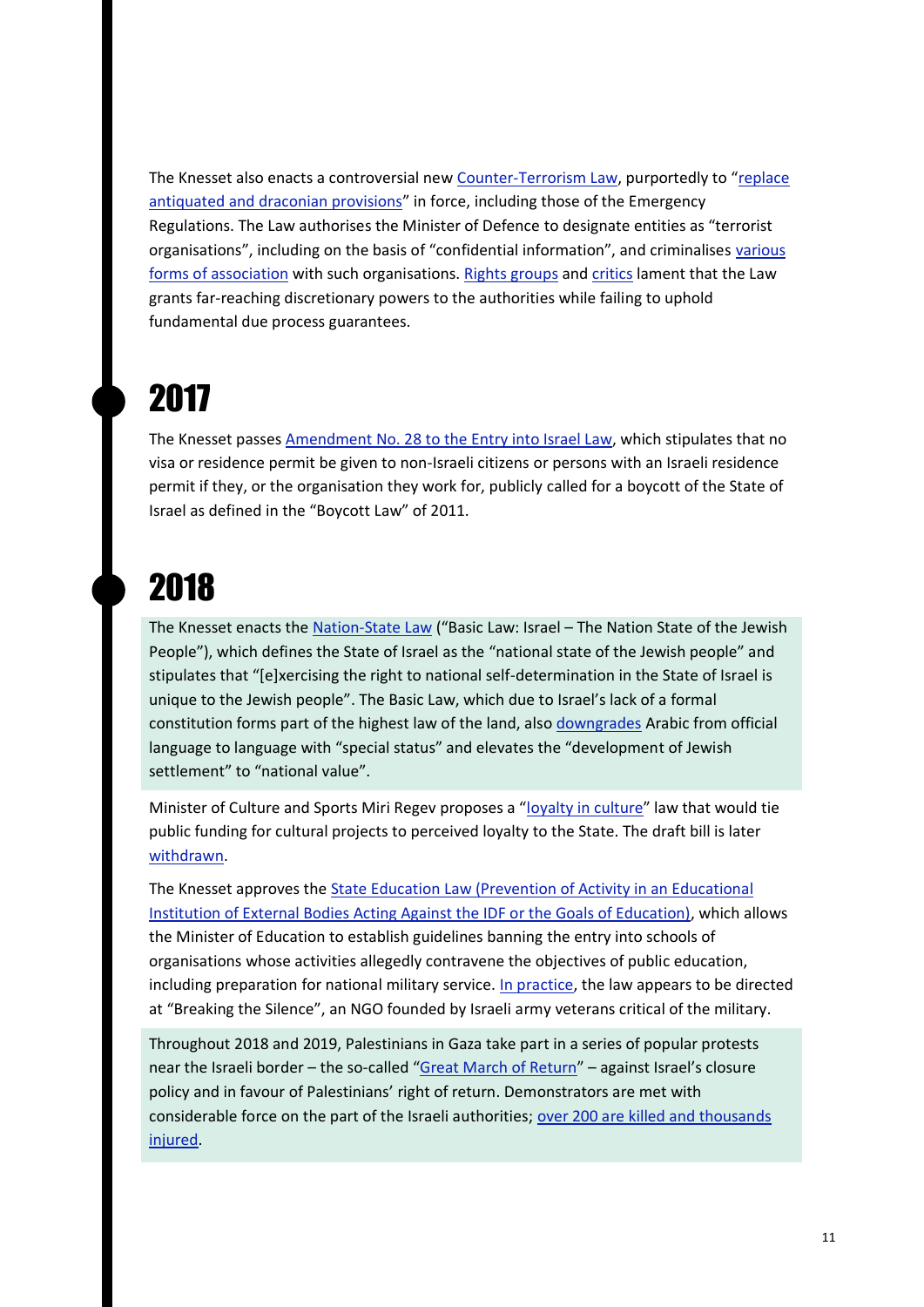# 2019

The Israeli government [decides](https://www.ochaopt.org/content/israel-terminates-tiph-operations-h2-further-shrinking-humanitarian-space-leaves-residents) not to renew the mandate of the Temporary International Presence in Hebron (TIPH), which had monitored residents' safety in the city since the 1994 [Ibrahimi Mosque massacre.](https://www.haaretz.com/.premium-hebron-where-the-streets-have-no-shame-1.5310042)

Israel's Ministry of Strategic Affairs and Public Diplomacy [releases](https://www.gov.il/BlobFolder/generalpage/terrorists_in_suits/en/De-Legitimization%20Brochure.pdf) a report titled "Terrorists in Suits: The Ties Between NGOs promoting BDS and Terrorist Organizations", which claims that "Hamas and PFLP operatives have infiltrated and adopted seemingly benign NGOs in the Palestinian Authority, Europe, North America and South Africa" and led especially European public authorities to believe that they constitute "legitimate civil society actors".

Israeli authorities [raid](https://www.amnesty.org/en/latest/press-release/2019/09/israel-ramps-up-assault-on-civil-society-with-chilling-raid-on-palestinian-ngo-addameer/) the Ramallah office of the Palestinian NGO Addameer Prisoner Support and Human Rights Association, seizing part of its property.

Human Rights Watch country director for Israel-Palestine, Omar Shakir, is [expelled](https://www.hrw.org/news/2019/11/25/israel-expels-human-rights-watch-director-today) for having allegedly promoted a boycott of Israel, in contravention of the amended Entry into Israel Law of 2017.

# 2020

The Israeli Ministry of Foreign Affairs [stops renewing the work visas](https://www.adalah.org/en/content/view/10172) of international staff members working for the UN Office of the High Commissioner for Human Rights (OHCHR) in the oPt. Israel has also long [denied](https://www.ohchr.org/EN/NewsEvents/Pages/DisplayNews.aspx?NewsID=27295&LangID=E) the [Special Rapporteur on the situation of human rights](https://www.ohchr.org/en/hrbodies/sp/countriesmandates/ps/pages/srpalestine.aspx)  [in the Palestinian Territory occupied since 1967](https://www.ohchr.org/en/hrbodies/sp/countriesmandates/ps/pages/srpalestine.aspx) access to the oPt.

### 2021

Following the publication of a [report](https://www.btselem.org/publications/fulltext/202101_this_is_apartheid) describing the Israeli "regime of Jewish supremacy from the Jordan River to the Mediterranean Sea" as "apartheid", the Israeli Education Minister [bans](https://www.middleeasteye.net/news/israel-palestine-ban-schools-rights-groups-critical-occupation) prominent human rights group B'Tselem and other organisations that "call Israel an apartheid state" from appearing in public schools, pursuant to an order under the State Education Law of 2018.

On 3 March, the Prosecutor of the [International Criminal Court](https://www.diakonia.se/ihl/news/israel-palestine-publication/icc-investigation-in-the-palestine-situation/) (ICC) [announces](https://www.icc-cpi.int/Pages/item.aspx?name=210303-prosecutor-statement-investigation-palestine) that her Office has initiated an investigation with regards to the Situation in Palestine, the State of Palestine having become party to the ICC in 2015. As part of a [larger pattern](https://www.ohchr.org/EN/HRBodies/HRC/SpecialSessions/Session9/Pages/FactFindingMission.aspx) of refusal to cooperate with international oversight mechanisms relating to human rights and compliance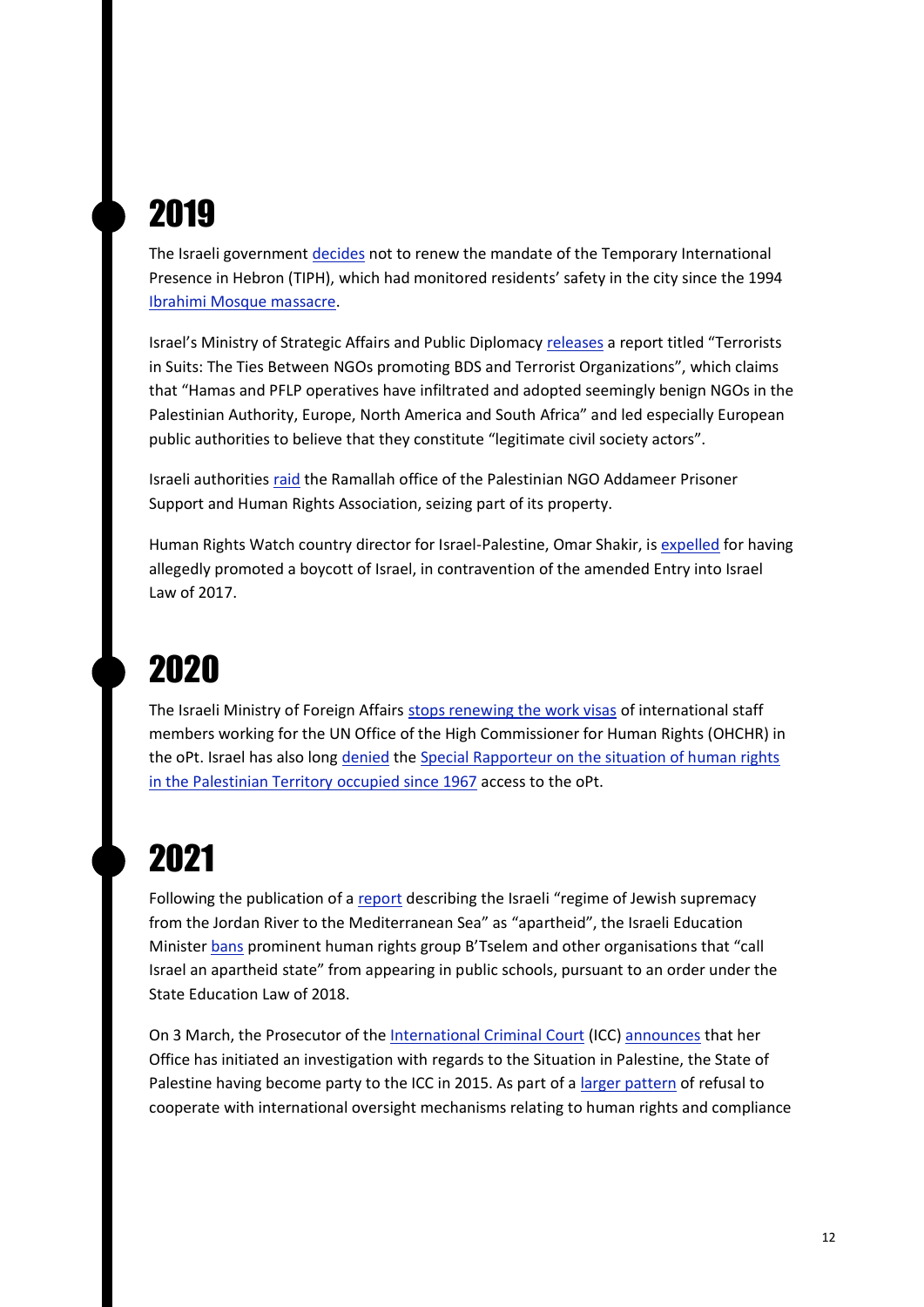with international law, the Israeli authorities [declare that they will not cooperate with the](https://www.bbc.com/news/world-middle-east-56687437)  [Court.](https://www.bbc.com/news/world-middle-east-56687437)

In the context o[f resurging violence in May,](https://www.diakonia.se/ihl/jerusalem/resurging-violence/) Palestinians take to the streets across Israel and the occupied Palestinian territory, in a [show of unity "unprecedented" in recent years](https://www.aljazeera.com/news/2021/5/16/palestinian-protests-in-israel-showcase-unprecedented-unity). Israeli authorities arrest an [estimated 3,100 Palestinians.](https://www.aljazeera.com/news/2021/6/30/thousands-of-palestinians-swept-up-in-israeli-arrest-campaign) For background information on one of the root causes of resurging violence – displacement and dispossession in Jerusalem's Sheikh Jarrah neighbourhood – see the IHL Centre's [timeline.](https://apidiakoniase.cdn.triggerfish.cloud/uploads/sites/2/2021/05/Timeline-hostilities-israel-palestine-may-2021-1.pdf)

In July, Israeli authorities raid the offices of [Defense for Children International-Palestine](https://www.ohchr.org/en/NewsEvents/Pages/DisplayNews.aspx?NewsID=27381&LangID=E) (DCI-Palestine) and th[e Union of Agricultural Work Committees](https://www.un.org/unispal/ngo-action-news-15-july-2021/) (UAWC).

On 22 October, the Ministry of Defence announces that it ha[s designated](https://www.diakonia.se/ihl/news/category/the-designation-of-six-palestinian-civil-society-groups-operating-in-the-opt/) six Palestinian civil society organisations as "terrorist organisations" pursuant to Section 2(a)(2) of the Counter-Terrorism Law of 2016, alleging that they support the activities and constitute a branch of the PFLP.

The organisations concerned are:

- Al-Haq;
- Defense for Children International-Palestine;
- the Union of Agricultural Work Committees;
- Addameer Prisoner Support and Human Rights Organisation;
- the Bisan Center for Research and Development; and
- the Union of Palestinian Women's Committees.

On 7 November, the military announces that it has issued orders under the Emergency Regulations [declaring](https://www.haaretz.com/israel-news/.premium-two-weeks-on-israeli-army-extends-palestinian-ngo-terror-designation-to-west-bank-1.10361491) five of the six organisations "unlawful associations" in the West Bank, the UAWC having already bee[n outlawed previously.](https://www.haaretz.com/israel-news/.premium-two-weeks-on-israeli-army-extends-palestinian-ngo-terror-designation-to-west-bank-1.10361491)